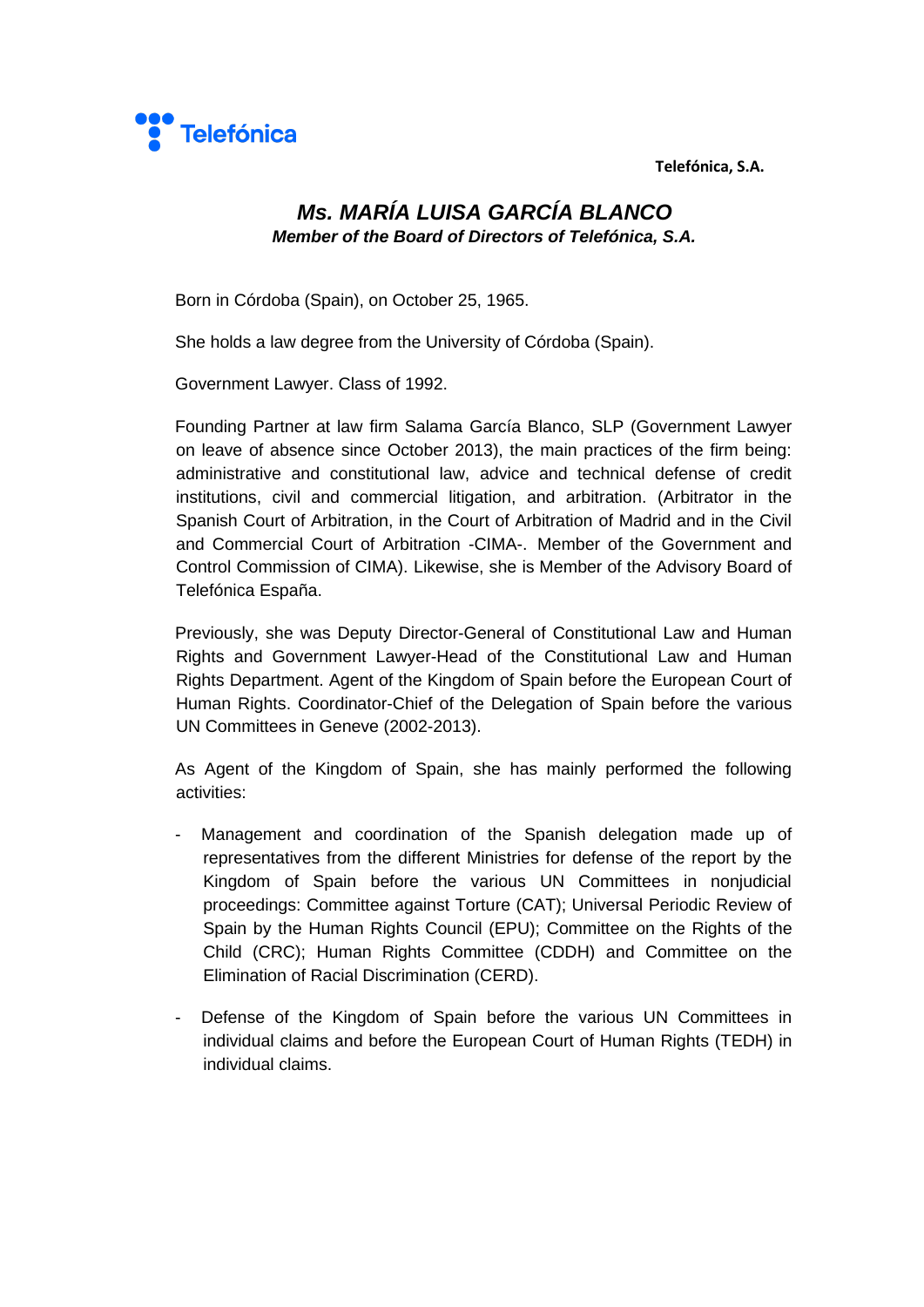As Government Lawyer at the Constitutional Court, she conducted constitutional law proceedings before the Constitutional Court:

- Actions for unconstitutionality and jurisdictional conflicts between the central government and regional governments:
	- o Reforms of Statutes of Autonomy.
	- o Defense of the Law for the Effective Equality of women and men.
	- o Reform of the electricity industry. Tariff deficit. Other regulations in the energy industry.
	- o Banking sector restructuring. Lead management of the major lawsuits related to the financial sector.
	- o Tax reforms. Tax Amnesty.
	- o Regime of large retailers.
	- o Health and pharmaceutical Reform.
	- o Educational and University Reforms.
	- o Law on political parties. Outlawing of political parties
- Appeals for protection of constitutional rights.
- Issues of unconstitutionality.
- The Bilateral Central-Regional Government Commission. Negotiated and extrajudicial settlement of jurisdictional disputes.

Government Lawyer at the Constitutional Court (2000-2002).

Government Lawyer in the Studies and Research Bureau of the Ministry of Justice (1999-2000).

Government Lawyer at the Ministry of Agriculture, Fisheries and Food (1993- 1999).

Government Lawyer in Caceres (1992-1993). Member of the Caceres Provincial Just Compensation Panel.

Other activities:

- She is Chairwoman of the Committee of Experts of 65YMAS.COM (since November 2020).
- Secretary of the Board of Directors of Sociedad Estatal de Infraestructuras Agrarias del Norte (SEIASA DEL NORTE), and of its Audit and Control Committee (1999-2010).
- Director of Sociedad Estatal de Infraestructuras Agrarias (SEIASA) (2010-2013).